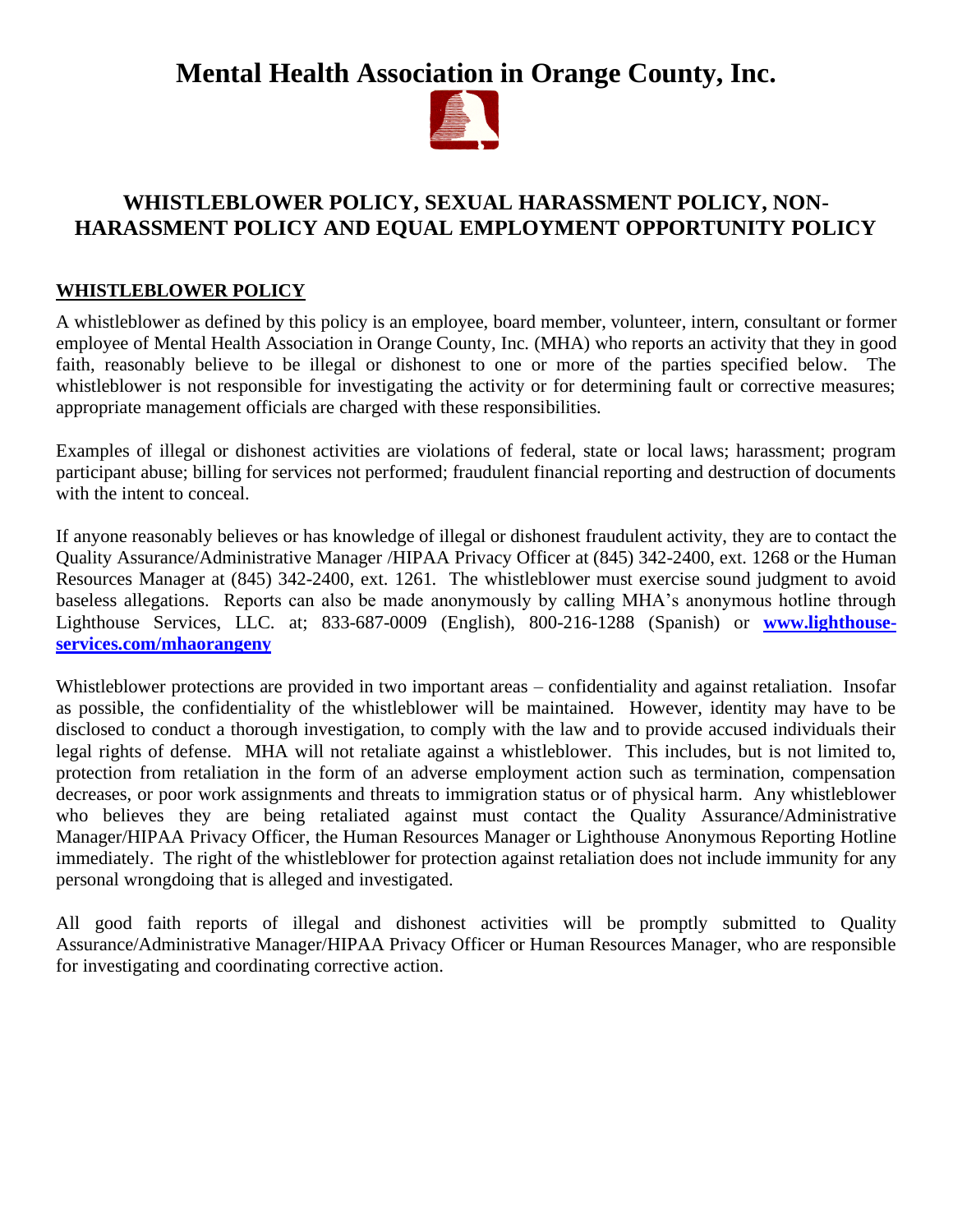# **Under the NYS Labor Law Section 740, expansion of definitions and protections are as follows:**

The amendments to § 740 broaden the whistleblower protection available to private sector employees by adopting a "reasonable belief" standard in place of the dual requirements that the whistleblower reported an actual violation that poses a substantial and specific danger to the public health and safety. Now, an actual violation of the law, rule or regulation and a substantial risk to the public health and safety are not required for an employee seeking whistleblower protection under § 741. Whistleblowers need only demonstrate that they reasonably believed that their employer's practices violated a law, rule or regulation **or** that these practice posed a substantial and specific danger to the public health or safety requirement. By employing the good faith and reasonable belief standard, the scope of protection afforded to all employees working in the private sector has been expanded significantly.

# **Changes to Definitions Expand Whistleblower Protection**

The amendments to § 741 include changes to key definitions in the statute that expand the statute's protection to a larger swath of whistleblowers and afford broader protection. The definition of "employee" has been broadened to include former employees, and independent contractors, which means that substantially larger categories of whistleblowers can seek protection under § 740 for retaliatory actions.

The definition of "law, rule or regulation" has also been changed to include: (i) any duly enacted federal, state or local executive order; (ii) any rule or regulation promulgated pursuant to any such executive order; or (iii) any judicial or administrative decision, ruling or order. Obviously, these changes mean that an employer may not take retaliatory action against employees who report violations of executive orders, presumably including those that were enacted in response to the pandemic.

The definition a "retaliatory action" has been expanded beyond "the discharge, suspension or demotion of an employee, or other adverse employment action taken against an employee in the terms and conditions of employment." A retaliatory action now includes:

An adverse action taken by an employer or his or her agent to discharge, threaten, penalize, or in any other manner discriminate against any employee or former employee exercising his or her rights under [§ 740], including:

- adverse employment actions or threats to take such adverse employment actions against an employee in the terms of conditions of employment, including, but not limited to, discharge, suspension, or demotion;
- actions or threats to take such actions that would adversely impact a former employee's current or future employment; or
- threatening to contact or contacting United States immigration authorities or otherwise reporting or threatening to report an employee's suspected citizenship or immigration status or the suspected citizenship or immigration status of an employee's family or household member, as defined in subdivision two of section four hundred fifty- nine-a of the social services law, to a federal, state, or local agency.

Due to the foregoing changes, threats to take actions that would adversely impact the employee's current or future employment are considered retaliatory, along with an employee's demotion or termination or suspensions.

# **Expanded Statute of Limitations and Additional Rights and Relief for the Employee**

The statute of limitations for claims brought under § 740 has been expanded from one year to two years. With this expansion, the statute of limitations periods for  $\S$ § 740 & 741 are now identical.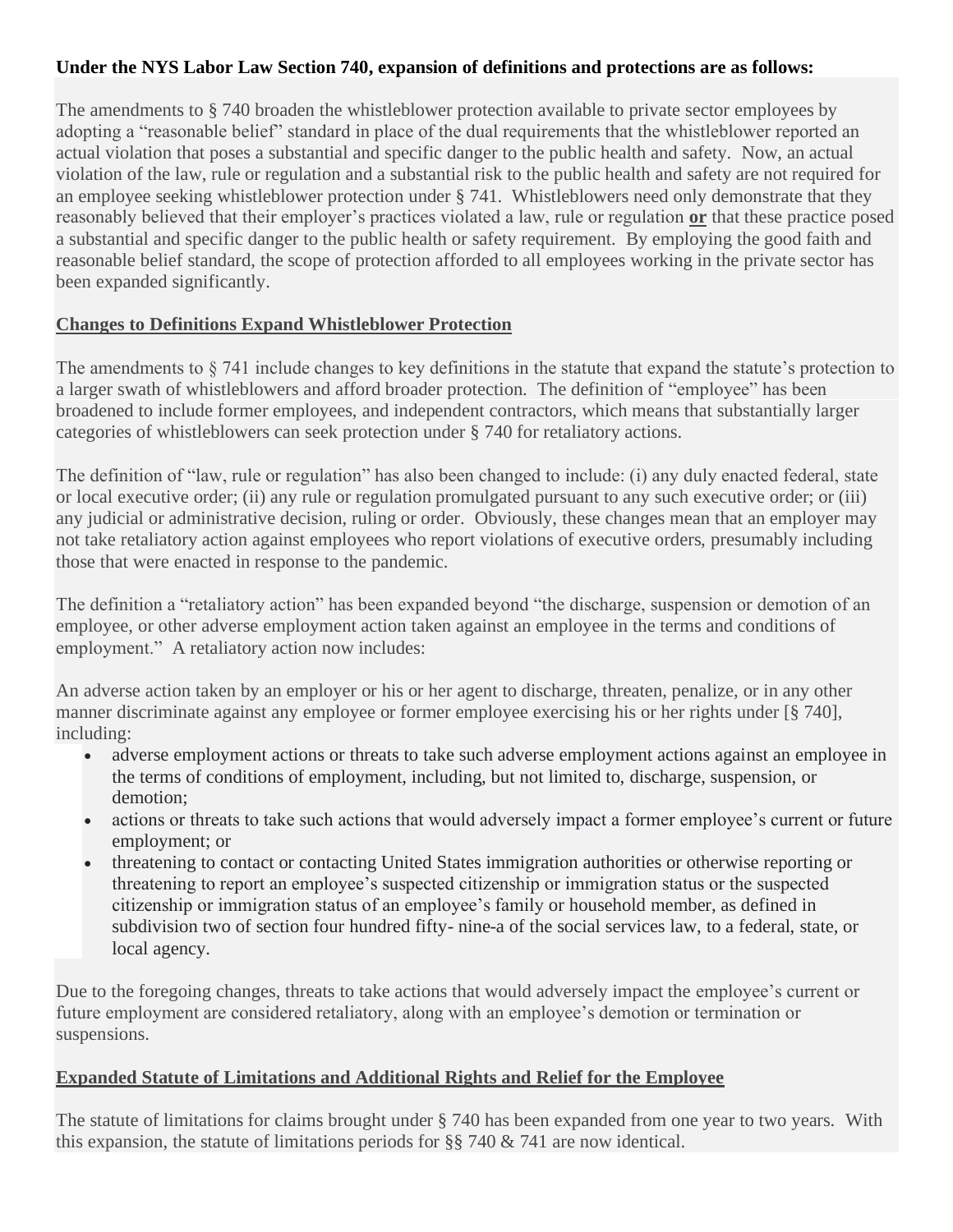With the amendments to § 740, employees are now expressly entitled to a trial by jury. The relief afforded under the revised statute also includes a civil penalty not to exceed ten thousand dollars and/or an award of punitive damages if the employers' violation of §741 was willful, malicious or wanton. These changes are in addition to the right to attorney fees and costs for the prevailing party.

# **Notification Requirements**

Every employer will now be required to post a notice informing employees of the protections, rights and obligations afforded to them under § 741. The required notices must be posted "conspicuously in easily accessible and well-lighted places customarily frequented by employees and applicants for employment." While the employers' obligation to provide notice has been expanded, the employees' obligations have been reduced. Employees must still make a good faith effort to notify their employer about the violation of law, rule or regulation by bringing it to the attention of a supervisor and affording such employer a reasonable opportunity to correct such activity, policy or practice. However, such notification is not required where:

- there is an imminent and serious danger to the public health or safety;
- where the employee reasonably believes that reporting to the supervisor would result in a destruction of evidence or other concealment of the activity, policy or practice;
- such activity, policy or practice could reasonably be expected to lead to endangering the welfare of a minor;
- the employee reasonably believes that reporting to the supervisor would result in physical harm to the employee or any other person; or
- the employee reasonably believes that the supervisor is already aware of the activity, policy or practice and will not correct such activity, policy or practice.

Individuals with any questions regarding this policy should contact the Quality Assurance/Administrative Manager/HIPAA Privacy Officer.

#### **SEXUAL HARASSMENT POLICY**

MHA is committed to maintaining a workplace free from sexual harassment. Sexual harassment is a form of workplace discrimination. All employees are required to work in a manner that prevents sexual harassment in the workplace. This Policy is one component of MHA's commitment to a discrimination-free work environment. Sexual harassment is against the law<sup>1</sup> and all employees have a legal right to a workplace free from sexual harassment and employees are urged to report sexual harassment by filing a complaint internally with their Supervisor, Human Resources Manager at (845) 342-2400, ext. 1261, or the Executive Director at (845) 342- 2400, ext. 1326. Employees can also file a complaint with a government agency or in court under federal, state or local antidiscrimination laws.

- 1. MHA's policy applies to all employees, applicants for employment, interns, whether paid or unpaid, contractors and persons conducting business, regardless of immigration status, with MHA. In the remainder of this document, the term "employees" refers to this collective group.
- 2. Sexual harassment will not be tolerated. Any employee or individual covered by this policy who engages in sexual harassment or retaliation will be subject to remedial and/or disciplinary action (e.g., counseling, suspension, termination).
- 3. Retaliation Prohibition: No person covered by this Policy shall be subject to adverse action because the employee reports an incident of sexual harassment, provides information, or otherwise assists in any investigation of a sexual harassment complaint. MHA will not tolerate such retaliation against anyone

<sup>1</sup> While this policy specifically addresses sexual harassment, harassment because of and discrimination against persons of all protected classes is prohibited. In New York State, such classes includeage, race, creed, color, national origin, sexual orientation, military status, sex, disability, marital status, domestic violence victim status, gender identity and criminal history.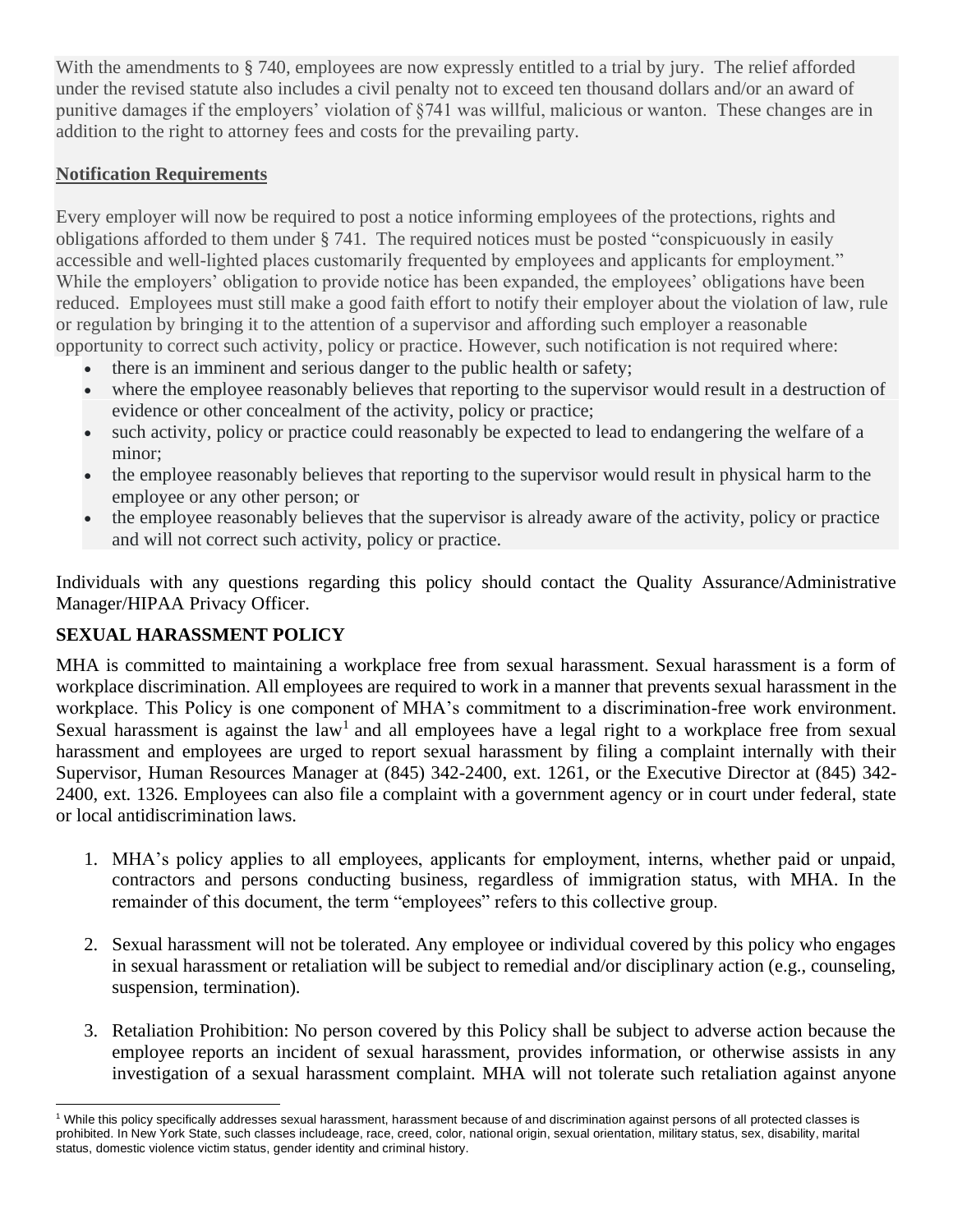who, in good faith, reports or provides information about suspected sexual harassment. Any employee of MHA who retaliates against anyone involved in a sexual harassment investigation will be subjected to disciplinary action, up to and including termination. All employees, paid or unpaid interns, or nonemployees<sup>2</sup> working in the workplace who believe they have been subject to such retaliation should inform, Human Resources Manager at (845) 342-2400, ext. 1261, or the Executive Director at (845) 342- 2400, ext. 1326. All employees, paid or unpaid interns or non-employees who believe they have been a target of such retaliation may also seek relief in other available forums, as explained below in the section on Legal Protections.

- 4. Sexual harassment is offensive, is a violation of our policies, is unlawful, and may subject MHA to liability for harm to targets of sexual harassment. Harassers may also be individually subject to liability. Employees of every level who engage in sexual harassment, including managers and supervisors who engage in sexual harassment or who allow such behavior to continue, will be penalized for such misconduct.
- 5. MHA will conduct a prompt and thorough investigation that ensures due process for all parties, whenever management receives a complaint about sexual harassment, or otherwise knows of possible sexual harassment occurring. MHA will keep the investigation confidential to the extent possible. Effective corrective action will be taken whenever sexual harassment is found to have occurred. All employees, including managers and supervisors, are required to cooperate with any internal investigation of sexual harassment.
- 6. All employees are encouraged to report any harassment or behaviors that violate this policy. MHA will provide all employees a complaint form for employees to report harassment and file complaints.
- 7. Supervisors are **required** to report any complaint that they receive, or any harassment that they observe or become aware of to the Human Resources Manager at (845) 342-2400, ext. 1261, or the Executive Director at (845) 342-2400, ext. 1326.
- 8. This policy applies to all employees, paid or unpaid interns, and non-employees and all must follow and uphold this policy. This policy will be posted prominently in all work locations, to the extent practicable, and be provided to employees upon hiring.

#### **What Is "Sexual Harassment"?**

Sexual harassment is a form of sex discrimination and is unlawful under federal, state, and (where applicable) local law. Sexual harassment includes harassment on the basis of sex, sexual orientation, self-identified or perceived sex, gender expression, gender identity and the status of being transgender.

Sexual harassment includes unwelcome conduct which is either of a sexual nature, or which is directed at an individual because of that individual's sex when:

- Such conduct has the purpose or effect of unreasonably interfering with an individual's work performance or creating an intimidating, hostile or offensive work environment, even if the reporting individual is not the intended target of the sexual harassment;
- Such conduct is made either explicitly or implicitly a term or condition of employment; or

<sup>&</sup>lt;sup>2</sup> A non-employee is someone who is (or is employed by) a contractor, subcontractor, vendor, consultant, or anyone providing services in the workplace. Protected non-employees include persons commonly referred to as independent contractors, "gig" workers and temporary workers. Also included are persons providing equipment repair, cleaning services or any other services provided pursuant to a contract with the employer.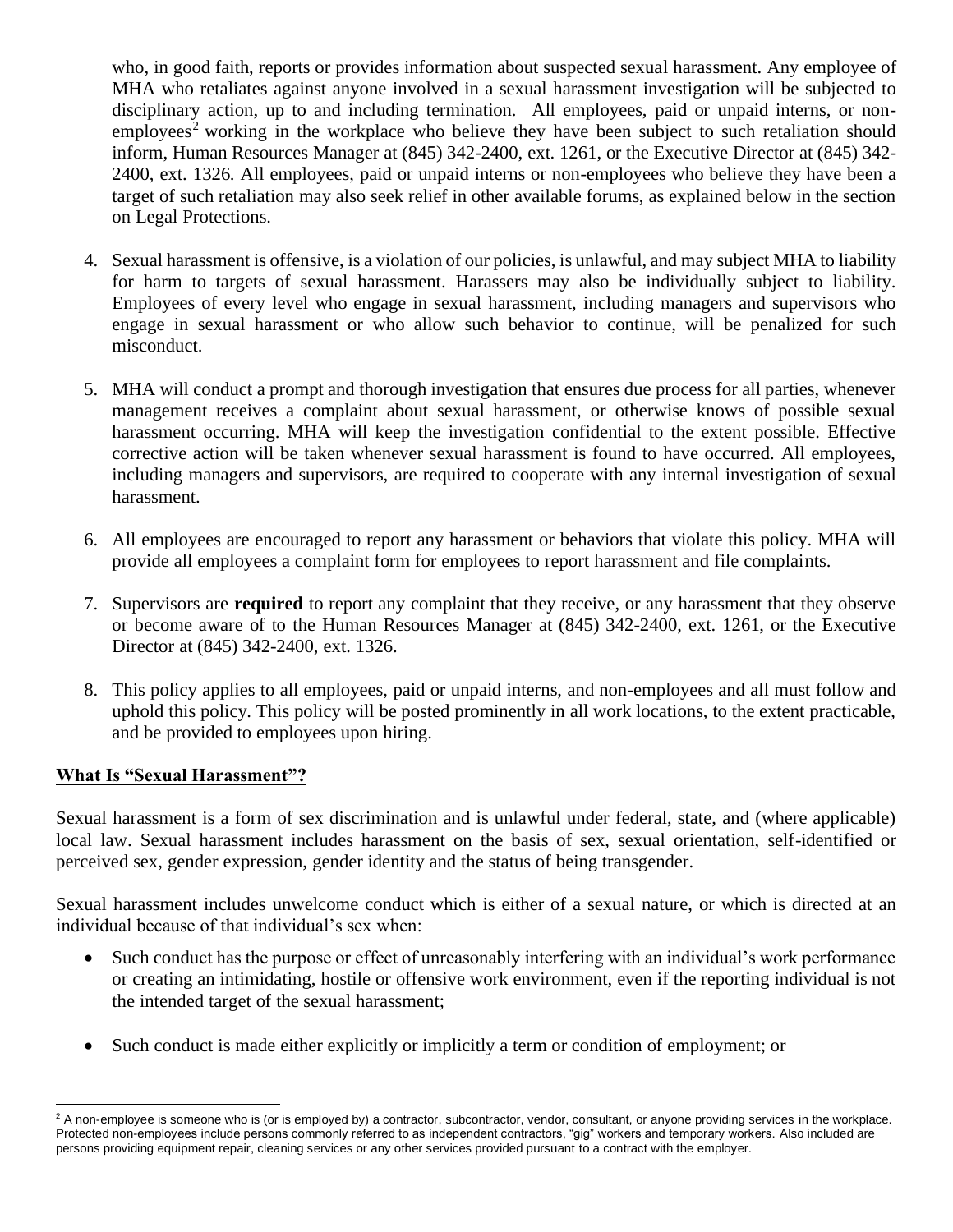• Submission to or rejection of such conduct is used as the basis for employment decisions affecting an individual's employment.

A sexually harassing hostile work environment includes, but is not limited to, words, signs, jokes, pranks, intimidation or physical violence which are of a sexual nature, or which are directed at an individual because of that individual's sex. Sexual harassment also consists of any unwanted verbal or physical advances, sexually explicit derogatory statements or sexually discriminatory remarks made by someone which are offensive or objectionable to the recipient, which cause the recipient discomfort or humiliation, which interfere with the recipient's job performance.

Sexual harassment also occurs when a person in authority tries to trade job benefits for sexual favors. This can include hiring, promotion, continued employment or any other terms, conditions or privileges of employment. This is also called "quid pro quo" harassment.

Any employee who feels harassed should report so that any violation of this policy can be corrected promptly. Any harassing conduct, even a single incident, can be addressed under this policy.

#### **Examples of sexual harassment**

The following describes some of the types of acts that may be unlawful sexual harassment and that are strictly prohibited:

- Physical acts of a sexual nature, such as:
	- o Touching, pinching, patting, kissing, hugging, grabbing, brushing against another employee's body or poking another employee's body;
	- o Rape, sexual battery, molestation or attempts to commit these assaults.
- Unwanted sexual advances or propositions, such as:
	- o Requests for sexual favors accompanied by implied or overt threats concerning the target's job performance evaluation, a promotion or other job benefits or detriments;
	- o Subtle or obvious pressure for unwelcome sexual activities.
- Sexually oriented gestures, noises, remarks or jokes, or comments about a person's sexuality or sexual experience, which create a hostile work environment.
- Sex stereotyping occurs when conduct or personality traits are considered inappropriate simply because they may not conform to other people's ideas or perceptions about how individuals of a particular sex should act or look.
- Sexual or discriminatory displays or publications anywhere in the workplace, such as:
	- o Displaying pictures, posters, calendars, graffiti, objects, promotional material, reading materials or other materials that are sexually demeaning or pornographic. This includes such sexual displays on workplace computers or cell phones and sharing such displays while in the workplace.
- Hostile actions taken against an individual because of that individual's sex, sexual orientation, gender identity and the status of being transgender, such as:
	- o Interfering with, destroying or damaging a person's workstation, tools or equipment, or otherwise interfering with the individual's ability to perform the job;
	- o Sabotaging an individual's work; or
	- o Bullying, yelling, name-calling.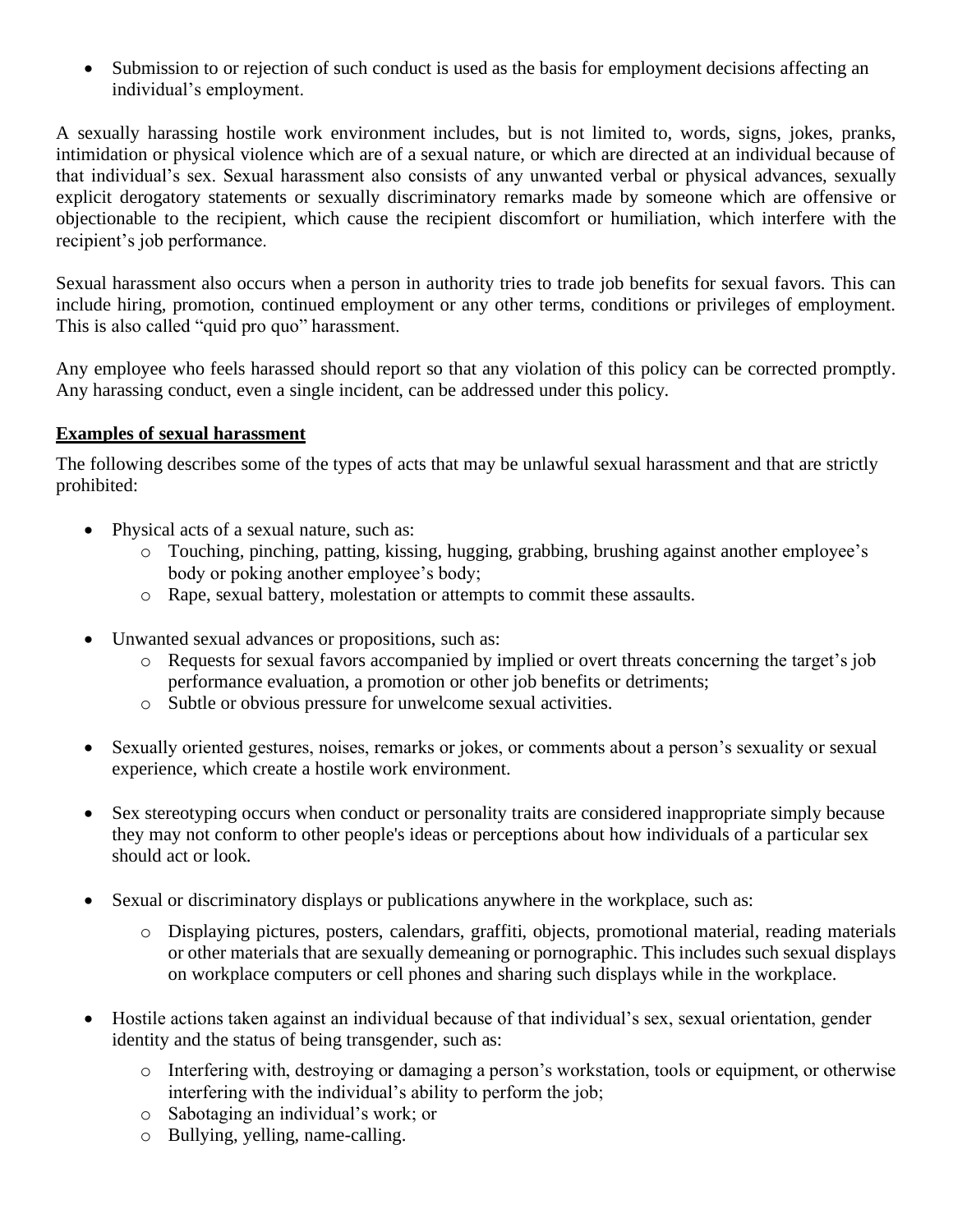#### **Who can be a target of sexual harassment?**

Sexual harassment can occur between any individuals, regardless of their sex or gender. New York Law protects employees, paid or unpaid interns, and non-employees, including independent contractors, and those employed by companies contracting to provide services in the workplace. Harassers can be a superior, a subordinate, a coworker or anyone in the workplace including an independent contractor, contract worker, vendor, client, customer or visitor.

# **Where can sexual harassment occur?**

Unlawful sexual harassment is not limited to the physical workplace itself. It can occur while employees are traveling for business or at employer sponsored events or parties. Calls, texts, emails, and social media usage by employees can constitute unlawful workplace harassment, even if they occur away from the workplace premises, on personal devices or during non-work hours.

## **Retaliation**

Unlawful retaliation can be any action that could discourage a worker from coming forward to make or support a sexual harassment claim. Adverse action need not be job-related or occur in the workplace to constitute unlawful retaliation (e.g., threats of physical violence outside of work hours).

Such retaliation is unlawful under federal, state, and (where applicable) local law. The New York State Human Rights Law protects any individual who has engaged in "protected activity." Protected activity occurs when a person has:

- made a complaint of sexual harassment, either internally or with any anti-discrimination agency;
- testified or assisted in a proceeding involving sexual harassment under the Human Rights Law or other anti-discrimination law;
- opposed sexual harassment by making a verbal or informal complaint to management, or by simply informing a supervisor or manager of harassment;
- reported that another employee has been sexually harassed; or
- Encouraged a fellow employee to report harassment.

Even if the alleged harassment does not turn out to rise to the level of a violation of law, the individual is protected from retaliation if the person had a good faith belief that the practices were unlawful. However, the retaliation provision is not intended to protect persons making intentionally false charges of harassment.

#### **Reporting Sexual Harassment**

**Preventing sexual harassment is everyone's responsibility.** MHA cannot prevent or remedy sexual harassment unless it knows about it. Any employee, paid or unpaid intern or non-employee who has been subjected to behavior that may constitute sexual harassment is encouraged to report such behavior to a Supervisor, Human Resources Manager at (845) 342-2400, ext. 1261, or the Executive Director at (845) 342-2400, ext. 1326. Anyone who witnesses or becomes aware of potential instances of sexual harassment should report such behavior to a Supervisor, Human Resources Manager at (845) 342-2400, ext. 1261, or the Executive Director at (845) 342- 2400, ext. 1326.

Reports of sexual harassment may be made verbally or in writing. A form for submission of a written complaint is attached to this Policy, and all employees are encouraged to use this complaint form. Employees who are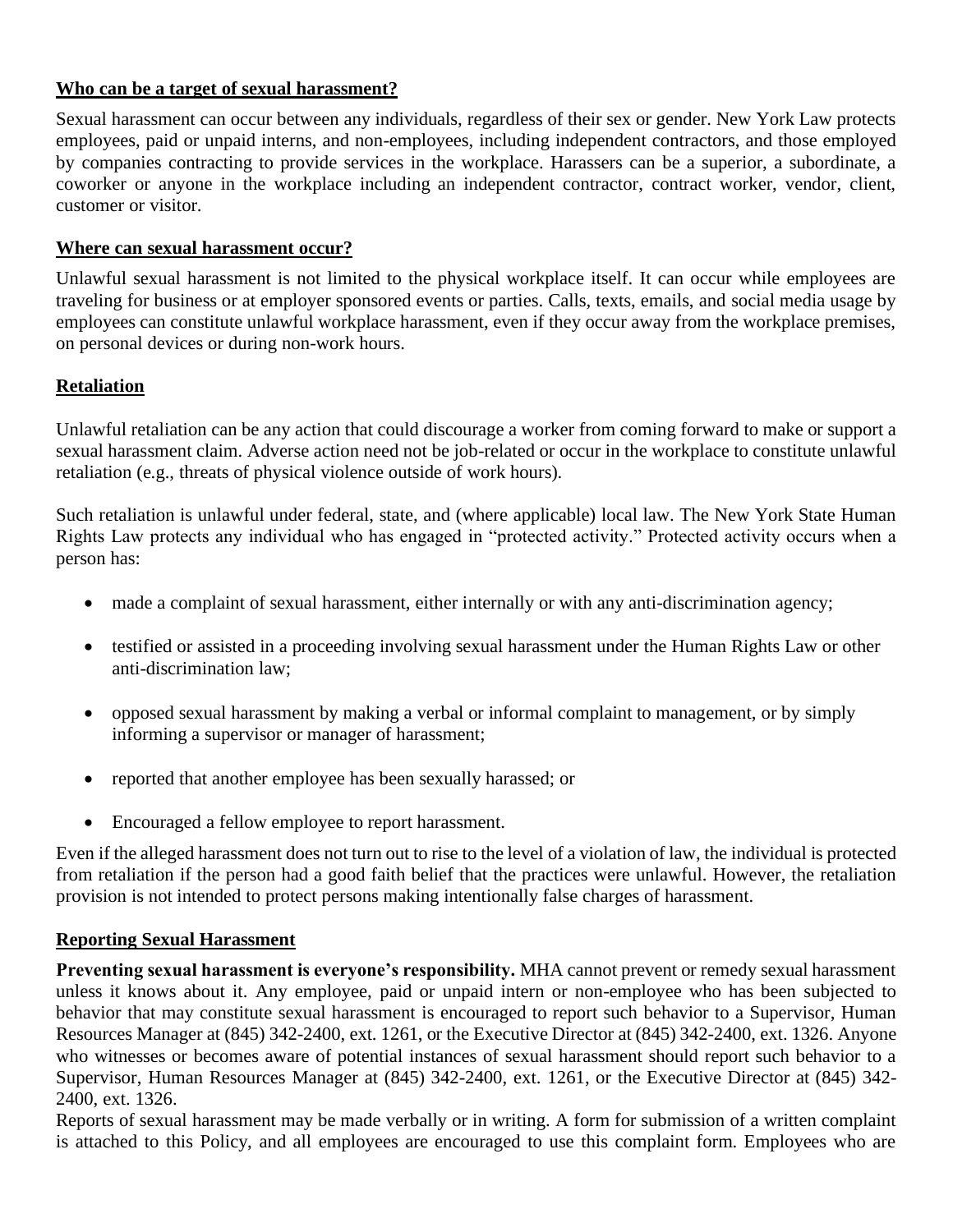reporting sexual harassment on behalf of other employees should use the complaint form and note that it is on another employee's behalf.

Employees, paid or unpaid interns or non-employees who believe they have been a target of sexual harassment may also seek assistance in other available forums, as explained below in the section on Legal Protections.

#### **Supervisory Responsibilities**

All Supervisors who receive a complaint or information about suspected sexual harassment, observe what may be sexually harassing behavior or for any reason suspect that sexual harassment is occurring, **are required** to report such suspected sexual harassment to Human Resources Manager at (845) 342-2400, ext. 1261, or the Executive Director at (845) 342-2400, ext. 1326.

In addition to being subject to discipline if they engaged in sexually harassing conduct themselves, Supervisors will be subject to discipline for failing to report suspected sexual harassment or otherwise knowingly allowing sexual harassment to continue.

Supervisors will also be subject to discipline for engaging in any retaliation.

#### **Complaint and Investigation of Sexual Harassment**

*All* complaints or information about sexual harassment will be investigated, whether that information was reported in verbal or written form. Investigations will be conducted in a timely manner and will be confidential to the extent possible.

An investigation of any complaint, information or knowledge of suspected sexual harassment will be prompt and thorough, commenced immediately and completed as soon as possible. The investigation will be kept confidential to the extent possible. All persons involved, including complainants, witnesses and alleged harassers will be accorded due process, as outlined below, to protect their rights to a fair and impartial investigation.

Any employee may be required to cooperate as needed in an investigation of suspected sexual harassment. MHA will not tolerate retaliation against employees who file complaints, support another's complaint or participate in an investigation regarding a violation of this policy.

While the process may vary from case to case, investigations should be done in accordance with the following steps:

- Upon receipt of complaint, Human Resources Manager or the Executive Director will conduct an immediate review of the allegations, and take any interim actions (e.g., instructing the respondent to refrain from communications with the complainant), as appropriate. If complaint is verbal, encourage the individual to complete the "Complaint Form" in writing. If he or she refuses, prepare a Complaint Form based on the verbal reporting.
- If documents, emails or phone records are relevant to the investigation, take steps to obtain and preserve them.
- Request and review all relevant documents, including all electronic communications.
- Interview all parties involved, including any relevant witnesses;
- Create a written documentation of the investigation (such as a letter, memo or email), which contains the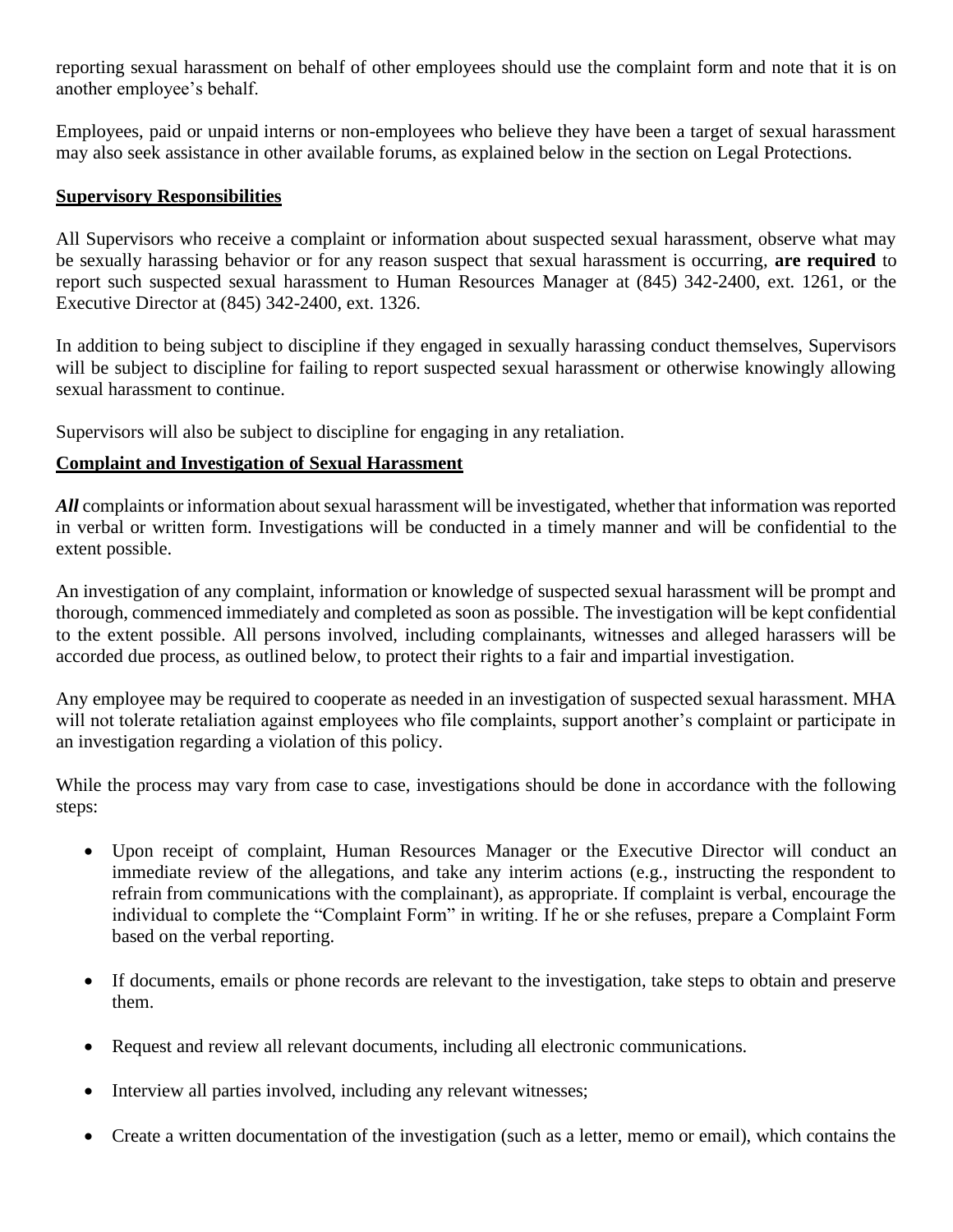following:

- o A list of all documents reviewed, along with a detailed summary of relevant documents;
- o A list of names of those interviewed, along with a detailed summary of their statements;
- o A timeline of events;
- o A summary of prior relevant incidents, reported or unreported; and
- o The basis for the decision and final resolution of the complaint, together with any corrective action(s).
- Keep the written documentation and associated documents in a secure and confidential location.
- Promptly notify the individual who reported and the individual(s) about whom the complaint was made of the final determination and implement any corrective actions identified in the written document.
- Inform the individual who reported of the right to file a complaint or charge externally as outlined in the next section.

## **Legal Protections And External Remedies**

Sexual harassment is not only prohibited by MHA but is also prohibited by state, federal, and, where applicable, local law.

Aside from the internal process at MHA, employees may also choose to pursue legal remedies with the following governmental entities. While a private attorney is not required to file a complaint with a governmental agency, you may seek the legal advice of an attorney.

In addition to those outlined below, employees in certain industries may have additional legal protections?

# **State Human Rights Law (HRL)**

The Human Rights Law (HRL), codified as N.Y. Executive Law, art. 15, § 290 et seq., applies to all employers in New York State with regard to sexual harassment, and protects employees, paid or unpaid interns and nonemployees, regardless of immigration status. A complaint alleging violation of the Human Rights Law may be filed either with the Division of Human Rights (DHR) or in New York State Supreme Court.

Complaints with DHR may be filed any time **within one year** of the harassment. If an individual did not file at DHR, they can sue directly in state court under the HRL, **within three years** of the alleged sexual harassment. An individual may not file with DHR if they have already filed a HRL complaint in state court.

Complaining internally to MHA does not extend your time to file with DHR or in court. The one year or three years is counted from date of the most recent incident of harassment. You do not need an attorney to file a complaint with DHR, and there is no cost to file with DHR.

DHR will investigate your complaint and determine whether there is probable cause to believe that sexual harassment has occurred. Probable cause cases are forwarded to a public hearing before an administrative law judge. If sexual harassment is found after a hearing, DHR has the power to award relief, which varies but may include requiring your employer to take action to stop the harassment, or redress the damage caused, including paying of monetary damages, attorney's fees and civil fines.

DHR's main office contact information is: NYS Division of Human Rights, One Fordham Plaza, Fourth Floor, Bronx, New York 10458. You may call (718) 741-8400 or visit: [www.dhr.ny.gov.](http://www.dhr.ny.gov/)

Contact DHR at (888) 392-3644 or visi[t dhr.ny.gov/complaint](https://dhr.ny.gov/complaint) for more information about filing a complaint. The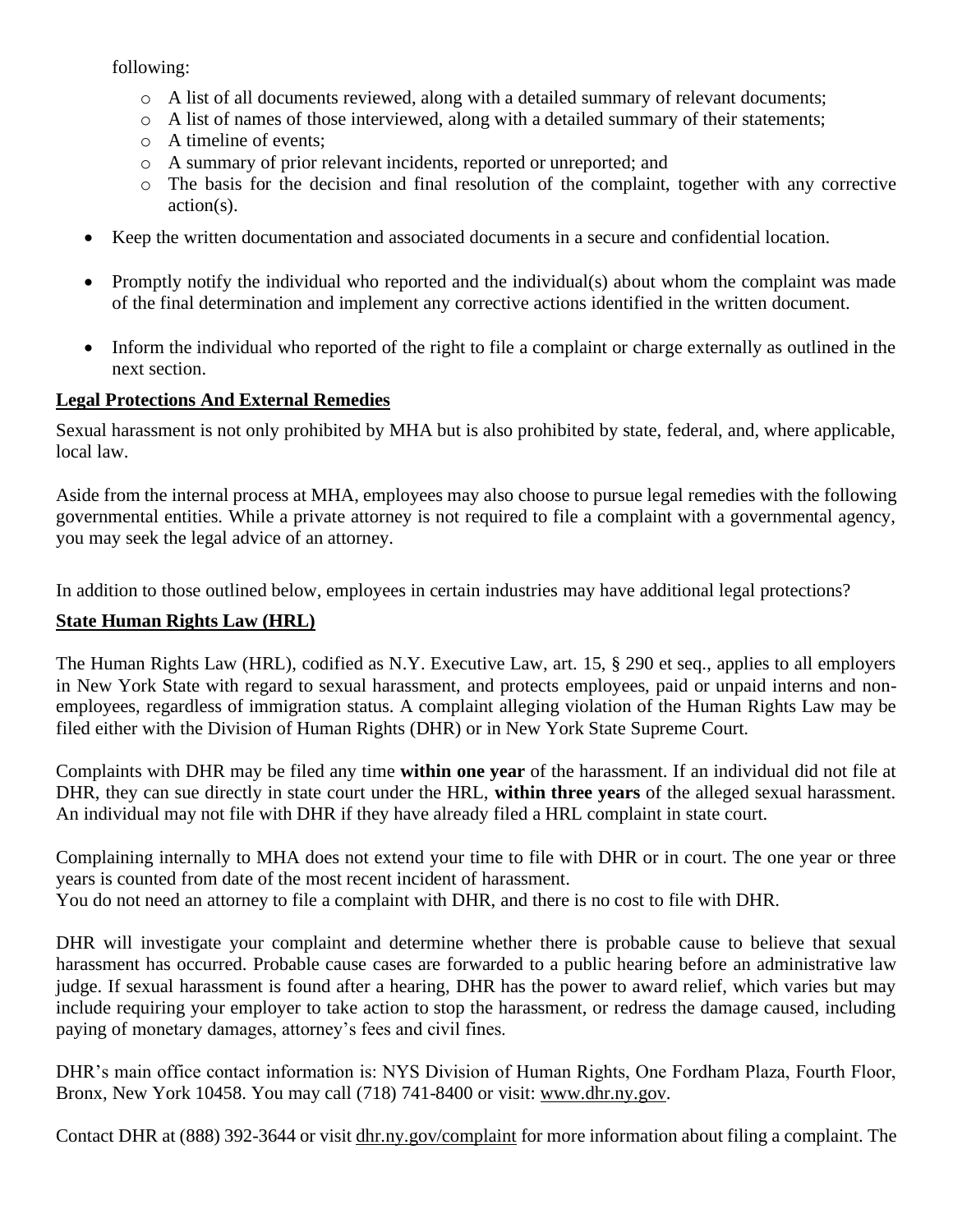website has a complaint form that can be downloaded, filled out, notarized and mailed to DHR. The website also contains contact information for DHR's regional offices across New York State.

#### **Civil Rights Act of 1964**

The United States Equal Employment Opportunity Commission (EEOC) enforces federal anti-discrimination laws, including Title VII of the 1964 federal Civil Rights Act (codified as 42 U.S.C. § 2000e et seq.). An individual can file a complaint with the EEOC anytime within 300 days from the harassment. There is no cost to file a complaint with the EEOC. The EEOC will investigate the complaint and determine whether there is reasonable cause to believe that discrimination has occurred, at which point the EEOC will issue a Right to Sue letter permitting the individual to file a complaint in federal court.

The EEOC does not hold hearings or award relief but may take other action including pursuing cases in federal court on behalf of complaining parties. Federal courts may award remedies if discrimination is found to have occurred. In general, private employers must have at least 15 employees to come within the jurisdiction of the EEOC.

An employee alleging discrimination at work can file a "Charge of Discrimination." The EEOC has district, area, and field offices where complaints can be filed. Contact the EEOC by calling 1-800-669-4000 (TTY: 1-800-669- 6820), visiting their website at [www.eeoc.gov](http://www.eeoc.gov/) or via email at [info@eeoc.gov.](mailto:info@eeoc.gov)

If an individual filed an administrative complaint with DHR, DHR will file the complaint with the EEOC to preserve the right to proceed in federal court.

## **Local Protections**

Many localities enforce laws protecting individuals from sexual harassment and discrimination. An individual should contact the county, city or town in which they live to find out if such a law exists. For example, employees who work in New York City may file complaints of sexual harassment with the New York City Commission on Human Rights. Contact their main office at Law Enforcement Bureau of the NYC Commission on Human Rights, 40 Rector Street, 10th Floor, New York, New York; call 311 or (212) 306-7450; or visit [www.nyc.gov/html/cchr/html/home/home.shtml.](http://www.nyc.gov/html/cchr/html/home/home.shtml)

#### **Contact the Local Police Department**

If the harassment involves unwanted physical touching, coerced physical confinement or coerced sex acts, the conduct may constitute a crime. Contact the local police department.

#### **NON-HARASSMENT POLICY**

It is MHA's policy to prohibit intentional and unintentional harassment of any individual by another person on the basis of any protected classification including, but not limited to, race, color, religion, sex, marital status, familial status, military or veteran status, age, disability, national origin, ancestry, ethnicity, citizenship, sexual orientation, genetic information, status as a victim of domestic violence, stalking, or sex offenses, or any other status protected by federal, state, or local law. Employees must respect the rights of their coworkers. In addition, that same respect must be held for MHA's program participants and vendors. The purpose of this policy is not to regulate employees' personal morality, but to ensure that in the workplace, no one harasses another individual.

Harassment is any conduct that: (1) has the purpose or effect of creating an intimidating, hostile, or offensive working environment; or (2) has the purpose or effect of unreasonably interfering with an individual's work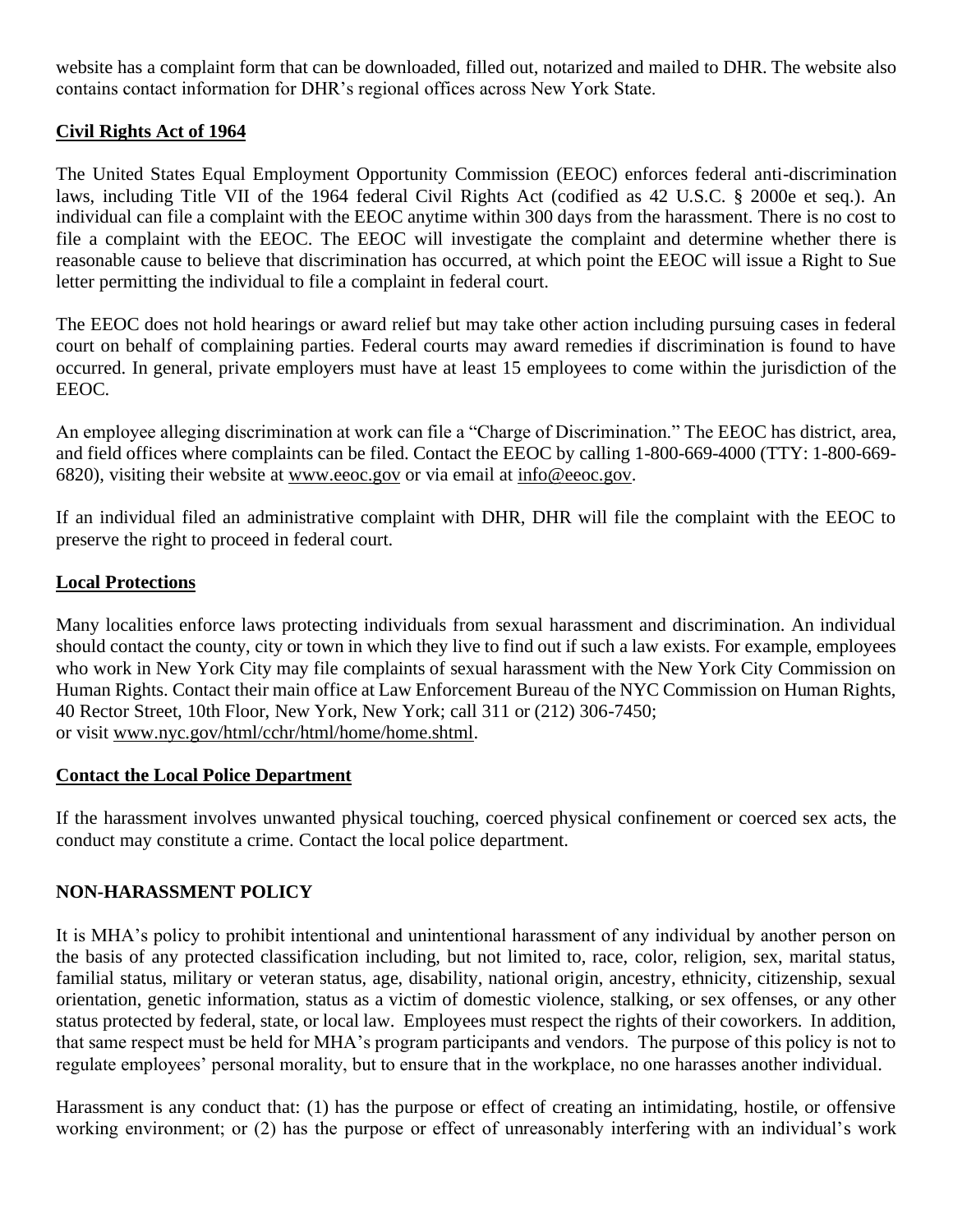performance; or (3) otherwise adversely affects an individual's employment opportunities. Examples include but are not limited to vulgar or offensive conversation or jokes; unwelcome comments about an employee's physical characteristics, religious beliefs, ethnic background, medical condition, or disability; teasing, slurs, threats, derogatory comments, or other similar verbal, non-verbal or physical conduct directed toward a person, which is sufficiently severe or pervasive to create an unprofessional and hostile working environment. Such conduct will be considered to violate this policy regardless of whether it is verbal, physical, visual, or written (including materials transmitted via e-mail, text or instant messages, social media posts, and other electronic means).

Anyone who feels that he or she has been subjected to conduct which violates this policy, should immediately report the matter to their Supervisor, Human Resources Manager at (845) 342-2400, ext. 1261, or the Executive Director at (845) 342-2400, ext. 1326. If you are unsure of to whom to raise an issue of harassment, or if you have not received a satisfactory response within five (5) business days after reporting any incident of what you perceive to be harassment, please contact the Executive Director. Every report of perceived harassment will be fully investigated and corrective action will be taken where appropriate. Violation of this policy will result in disciplinary action, up to and including discharge. All complaints will be kept confidential to the extent possible, but confidentiality cannot be guaranteed. In addition, MHA will not allow any form of retaliation against individuals who report unwelcome conduct to management in good faith or who cooperate in the investigations of such reports in accordance with this policy. Employees who make complaints in bad faith may be subject to disciplinary action, up to and including discharge.

Please note, any harassment identified as Sexual Harassment under the MHA Sexual Harassment Policy will be handled as set forth in the MHA Sexual Harassment Policy. If there is any conflict between this general Harassment Policy and the MHA Sexual Harassment Policy, the terms of the MHA Sexual Harassment Policy will prevail and should be followed.

# **EQUAL EMPLOYMENT OPPORTUNITY**

It is the policy of MHA to provide equal employment opportunity to all people without regard to race, color, creed, sex, marital or veteran status, age, disability, national origin, citizenship, or sexual orientation. The Association is fully committed to assuring equal opportunity and equal consideration to all applicants and employees in personnel matters including recruitment and hiring, training, promotion, salaries and other compensation, transfer and layoff or termination. MHA is committed to promoting a work environment in which all individuals are treated with respect and dignity.

MHA will endeavor to make a reasonable accommodation to the known physical or mental limitations of qualified employees with disabilities unless the accommodation would impose an undue hardship on the operation of our business. If you need assistance to perform your job duties because of a physical or mental condition, please let us know.

Any employees with questions or concerns about equal employment opportunities in the workplace are encouraged to bring these issues to the attention of their Supervisor, Human Resources Manager or the Executive Director. MHA will not allow any form of retaliation against individuals who raise issues of equal employment opportunity. To ensure our workplace is free of artificial barriers, violation of this policy will lead to discipline, up to and including discharge.

# **DOCUMENT HISTORY AND VERSION CONTROL**

| <b>Version</b> | Date Approved | <b>Approved By</b> | <b>Description of Changes</b> |
|----------------|---------------|--------------------|-------------------------------|
| <b>Number</b>  |               |                    |                               |
|                |               |                    |                               |